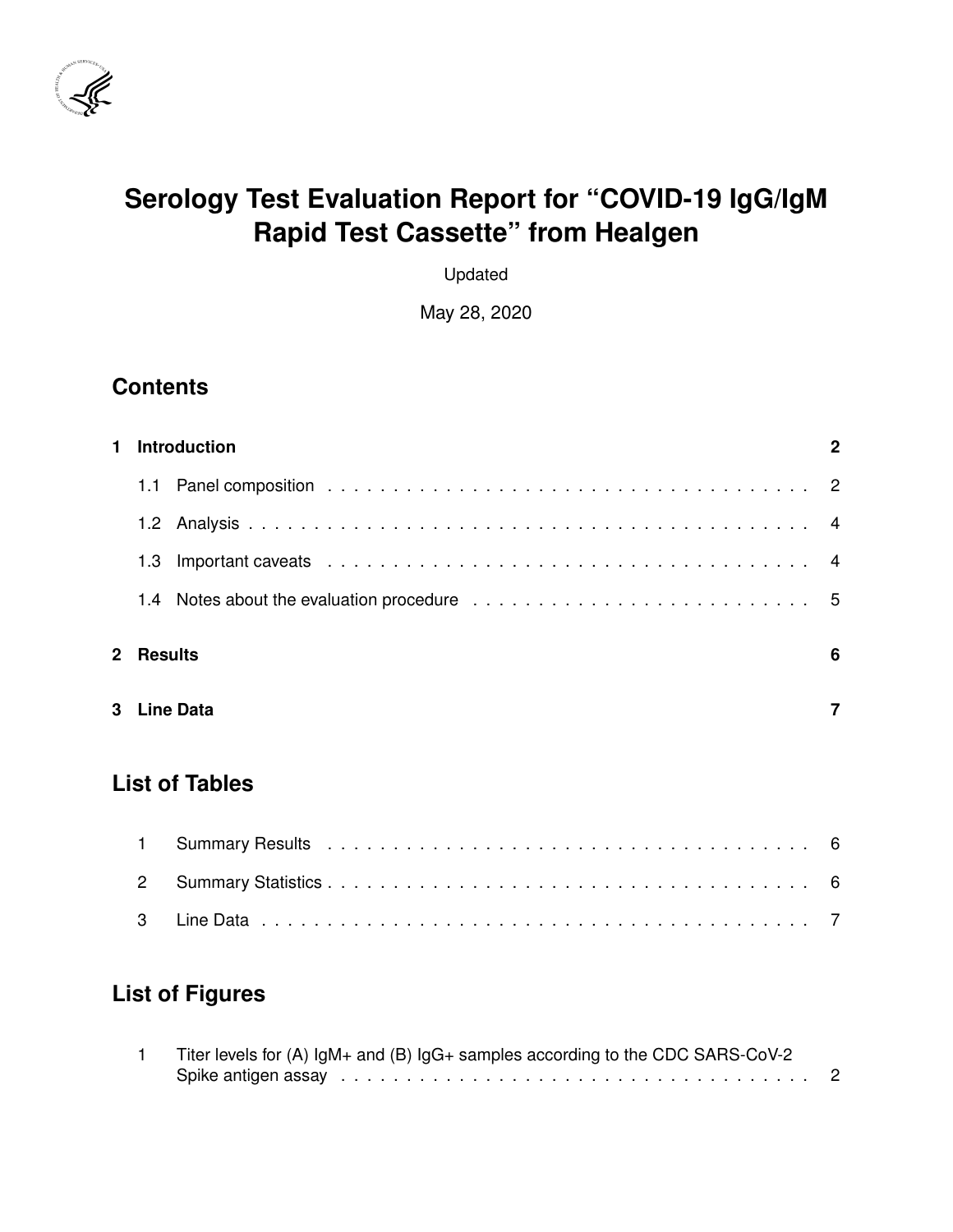## <span id="page-1-0"></span>**1 Introduction**

The COVID-19 IgG/IgM Rapid Test Cassette from Healgen was tested on 2020-04-21 at the Frederick National Laboratory for Cancer Research (FNLCR), a Federally Funded Research and Development Center (FFRDC) sponsored by the National Cancer Institute (NCI). Tests were from lot number 2003292. The COVID-19 IgG/IgM Rapid Test Cassette is intended to qualitatively detect IgM and IgG separately.

#### <span id="page-1-1"></span>**1.1 Panel composition**



<span id="page-1-2"></span>Figure 1: Titer levels for (A) IgM+ and (B) IgG+ samples according to the CDC SARS-CoV-2 Spike antigen assay

The test was evaluated against "Panel 1," which includes frozen SARS-CoV-2 antibody-positive serum samples ( $n = 30$ ) and frozen antibody-negative serum and plasma samples ( $n = 80$ ). The panel size and composition were chosen to enable a laboratory-based evaluation and to provide reasonable estimates and confidence intervals for test performance in the context of limited sample availability. The sample size is comparable to that of a typical sample size used to support Emergency Use Authorization (EUA) by FDA for tests of this type.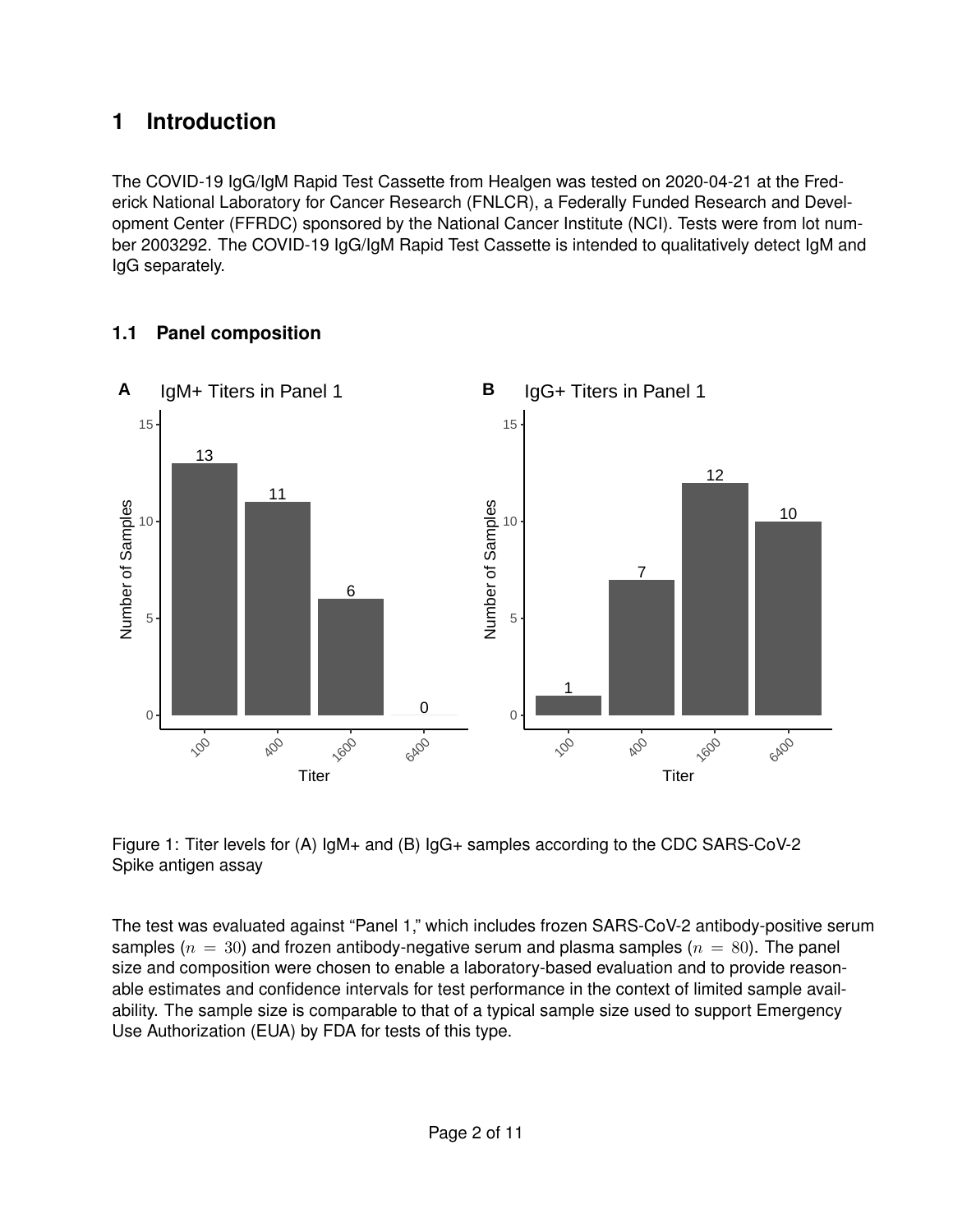#### **1.1.1 Positive samples**

Positive samples used in Panel 1 were from patients previously confirmed to have SARS-CoV-2 infection with a nucleic acid amplification test (NAAT). Time between symptom onset, NAAT testing, and sample collection is not known for all samples. Both SARS-CoV-2 IgM and IgG antibodies are present in all Panel 1 positive samples. The Centers for Disease Control and prevention (CDC) detected the presence of IgG and IgM antibodies at their laboratory using their SARS-CoV-2 spike enzyme-linked immunosorbent assay (ELISA) tests.<sup>[1](#page-2-0)</sup> The presence of antibodies was confirmed at FNLCR using CDC's developed ELISAs (Pan-Ig, IgG, and IgM) as well as an IgG Receptor Binding Domain (RBD) ELISA developed by the Krammer Laboratory at the Icahn School of Medicine at Mount Sinai.<sup>[2](#page-2-1)</sup> The positive samples selected may not reflect the distribution of antibody levels in patient populations that would be evaluated by such a test. Because all samples are positive for both IgM and IgG, this evaluation cannot verify that tests intended to detect IgM and IgG antibodies separately detect these antibodies independently.

Positive samples were assessed at dilutions of 1:100, 1:400, 1:1600, and 1:6400 by CDC on their Pan-Ig assay, their IgM assay, and their IgG assay. Some samples were run at additional dilutions. Any samples that were positive at a dilution greater than 1:6400 were assigned a titer of 6400 because 1:6400 was the highest dilution at which all Panel 1 positive samples were assessed. Two of these samples, C0107 and C0176, were positive for IgG antibodies at a dilution of 1:25600.

#### **1.1.2 Negative samples**

All Panel 1 negative samples were collected prior to 2020, before the SARS-CoV-2 virus is known to have circulated in the United States. Panel 1 groups include:

- "Negatives" ( $n = 70$ ): selected without regard for clinical status. This group includes a sample, C0063, that showed reactivity in the Pan-Ig CDC spike ELISA at FNLCR. It includes another sample, C0087, that showed reactivity in the IgG RBD ELISA at FNLCR.
- "HIV+"  $(n = 10)$ : selected from banked serum from HIV+ patients.<sup>[3](#page-2-2)</sup> This group includes 3 samples, C0018, C0155, and C0182, that showed reactivity in the IgG RBD ELISA at FNLCR.

All Panel 1 negative samples were assessed at dilutions of 1:100 and 1:400 by CDC on their Pan-Ig assay. A subset of samples was assessed in parallel at additional dilutions and on the CDC IgM

<span id="page-2-0"></span><sup>1</sup>See <https://www.cdc.gov/coronavirus/2019-ncov/lab/serology-testing.html>, which notes "CDC's serologic test is designed and validated for broad-based surveillance and research that will give us information needed to guide the response to the pandemic and protect the public's health. The test is not currently designed to test individuals who want to know if they have been previously infected with COVID-19."

<span id="page-2-1"></span><sup>&</sup>lt;sup>2</sup>An implementation of this test, the COVID-19 ELISA IgG Antibody Test, has been granted an EUA authorization by FDA for use at the Mount Sinai Laboratory (MSL), Center for Clinical Laboratories, a division of the Department of Pathology, Molecular, and Cell-Based Medicine, New York, NY. See <https://www.fda.gov/media/137029/download>.

<span id="page-2-2"></span> $3HIV+$  samples were deemed appropriate for inclusion in the panel: (1) to increase the sample size and reduce the confidence interval; and (2) to identify any possibility of cross-reactivity with HIV+ samples. It is anticipated that other types of samples, as they become available, may also be evaluated in any future analyses.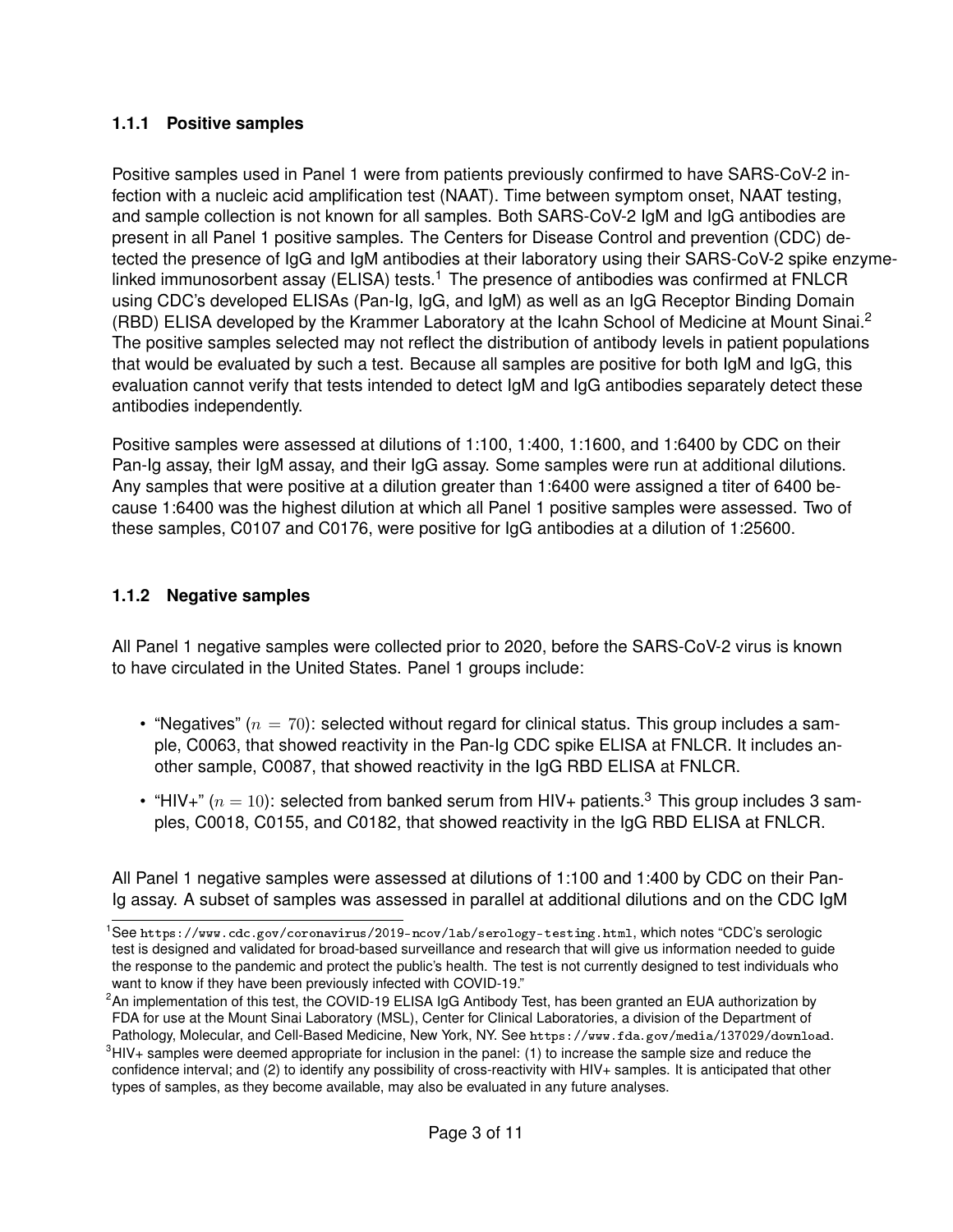and IgG assays. All Panel 1 negative samples were negative at a dilution of 1:100 on the CDC Pan-Ig assay. These samples were assigned an undetectable titer (represented as zero (0) in the line data) for the Pan-Ig assay, the IgM assay, and the IgG assay.

### <span id="page-3-0"></span>**1.2 Analysis**

Samples used in this evaluation were not randomly selected, and sensitivity (PPA) and specificity (NPA) estimates in this report may not be indicative of the real-world performance of the Healgen COVID-19 IgG/IgM Rapid Test Cassette. Sensitivity and specificity were calculated for each antibody (e.g., IgM, IgG, IgA, and Pan-Ig, as applicable) separately. In addition, sensitivity and specificity were estimated in a combined manner, where a positive result for any antibody the Healgen COVID-19 Ig-G/IgM Rapid Test Cassette is intended to detect was considered as a positive test result and a negative result meant that a sample tested negative for all antibodies the Healgen COVID-19 IgG/IgM Rapid Test Cassette is intended to detect. Positive and negative predictive values were calculated for combined sensitivity and specificity assuming a prevalence of 5%. Cross-reactivity with HIV+ was evaluated, and results are presented separately. If cross-reactivity was detected, the samples with HIV+ were not included in calculations of specificity.

Confidence intervals for sensitivity and specificity were calculated per a score method described in CLSI EP12-A2 (2008).<sup>[4](#page-3-2)</sup> Confidence intervals for PPV and NPV were calculated using the values from the 95% confidence intervals for sensitivity and specificity. For evaluation of cross-reactivity with HIV+, it was evaluated whether an increased false positive rate among antibody negative samples with HIV was statistically higher than the false positive rate among antibody negative samples without HIV (for this, a confidence interval for the difference in false positive rates was calculated per a score method described by Altman.<sup>[5](#page-3-3)</sup>)

### <span id="page-3-1"></span>**1.3 Important caveats**

Sensitivity and specificity estimates in this report may not be indicative of the real world performance of the Healgen COVID-19 IgG/IgM Rapid Test Cassette.

These results are based on serum and plasma samples only and may not be indicative of performance with other sample types, such as whole blood, including finger stick blood.

Information about anticoagulants used is not known.

The number of samples in the panel is a minimally viable sample size that still provides reasonable estimates and confidence intervals for test performance, and the samples used may not be representative of the antibody profile observed in patient populations.

<span id="page-3-2"></span><sup>4</sup>CLSI. *User Protocol for Evaluation of Qualitative Test Performance; Approved Guideline—Second Edition*. CLSI document EP12-A2. Wayne, PA: Clinical and Laboratory Standards Institute; 2008. See [https://www.accessdata.fda.](https://www.accessdata.fda.gov/scripts/cdrh/cfdocs/cfStandards/detail.cfm?standard__identification_no=31791) [gov/scripts/cdrh/cfdocs/cfStandards/detail.cfm?standard\\_\\_identification\\_no=31791](https://www.accessdata.fda.gov/scripts/cdrh/cfdocs/cfStandards/detail.cfm?standard__identification_no=31791).

<span id="page-3-3"></span><sup>&</sup>lt;sup>5</sup>Statistics with Confidence: Confidence Intervals and Statistical Guidelines. (2013). Wiley.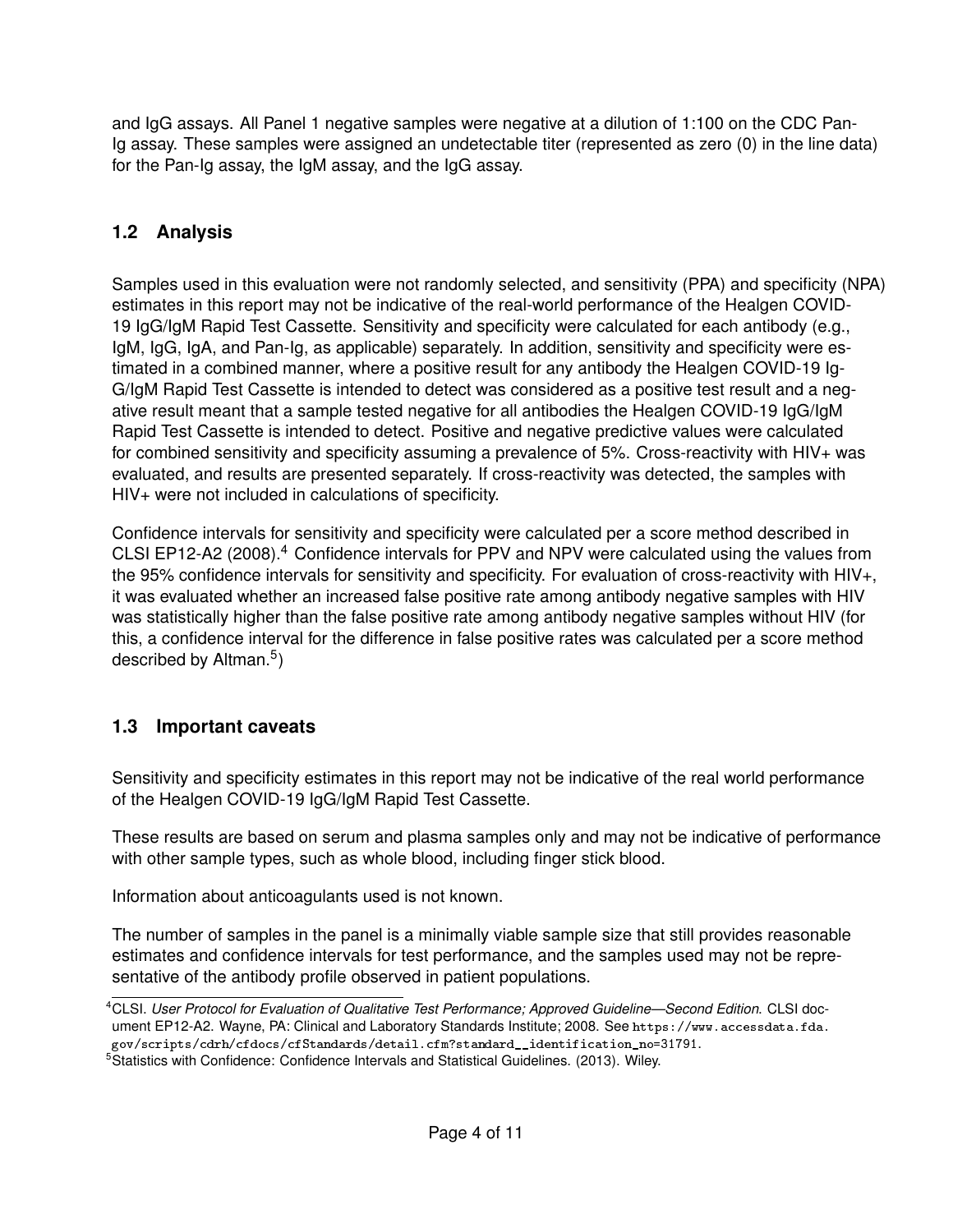#### <span id="page-4-0"></span>**1.4 Notes about the evaluation procedure**

- The Healgen COVID-19 IgG/IgM Rapid Test Cassette was used per the manufacturer's package insert.
- Devices were tested within any expiration dates provided.
- Devices were not obviously defective / compromised.
- Devices were stored at FNLCR within their labeled conditions.
- A single operator conducted and read the test.
- The personnel who performed the testing were blinded to the identity / code of the sample and the expected results.
- The testing was performed in a non-clinical laboratory environment.
- Negative and positive samples were ordered randomly and then tested serially.
- The operator trained on the COVID-19 IgG/IgM Rapid Test Cassette with positive and negative controls prior to testing.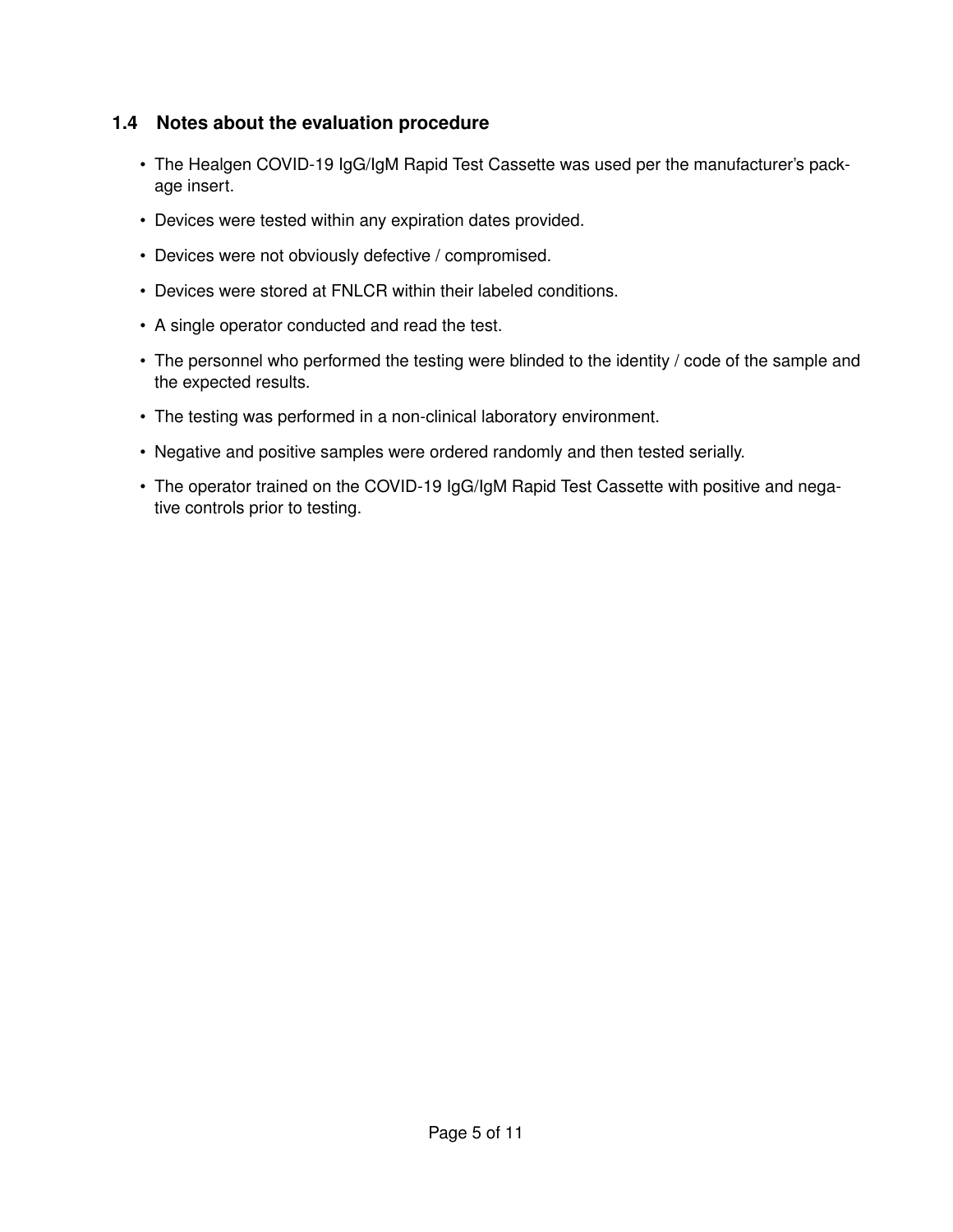## <span id="page-5-1"></span><span id="page-5-0"></span>**2 Results**

|                                                   |                   | <b>Comparator Method</b> |                 | Collected pre-2020       |        |       |
|---------------------------------------------------|-------------------|--------------------------|-----------------|--------------------------|--------|-------|
|                                                   |                   | <b>Antibody Positive</b> |                 | <b>Antibody Negative</b> |        |       |
| COVID-19<br>IgG/IgM Rapid<br><b>Test Cassette</b> | $lgM+,$<br>$lgG+$ | $lgM_{+}$<br>$lgG-$      | IgM-,<br>$lgG+$ | Negative                 | $HIV+$ | Total |
| $lgM+$ , $lgG+$                                   | 29                |                          |                 |                          |        | 29    |
| $lgM+$ , $lgG-$                                   |                   |                          |                 |                          |        |       |
| $lgM-$ , $lgG+$                                   |                   |                          |                 | 2                        |        | 2     |
| $lgM-$ , $lgG-$                                   |                   |                          |                 | 68                       | 10     | 78    |
| Total                                             | 30                |                          |                 | 70                       | 10     | 110   |

Table 1: Summary Results

#### Table 2: Summary Statistics

<span id="page-5-2"></span>

| Measure                               | Estimate                        | Confidence Interval |
|---------------------------------------|---------------------------------|---------------------|
| IgM Sensitivity                       | 100% (30/30)                    | $(88.7\%; 100\%)$   |
| IgM Specificity                       | 100% (80/80)                    | $(95.4\%; 100\%)$   |
| IgG Sensitivity                       | 96.7% (29/30)                   | $(83.3\%; 99.4\%)$  |
| IgG Specificity                       | 97.5% (78/80)                   | $(91.3\%; 99.3\%)$  |
| <b>Combined Sensitivity</b>           | 100% (30/30)                    | $(88.7\%; 100\%)$   |
| <b>Combined Specificity</b>           | 97.5% (78/80)                   | $(91.3\%; 99.3\%)$  |
| Combined PPV for prevalence =<br>5.0% | 67.8%                           | $(35\%; 88.4\%)$    |
| Combined NPV for prevalence =<br>5.0% | 100%                            | $(99.4\%; 100\%)$   |
| Cross-reactivity with HIV+            | $0.0\%$ (0/10),<br>not detected |                     |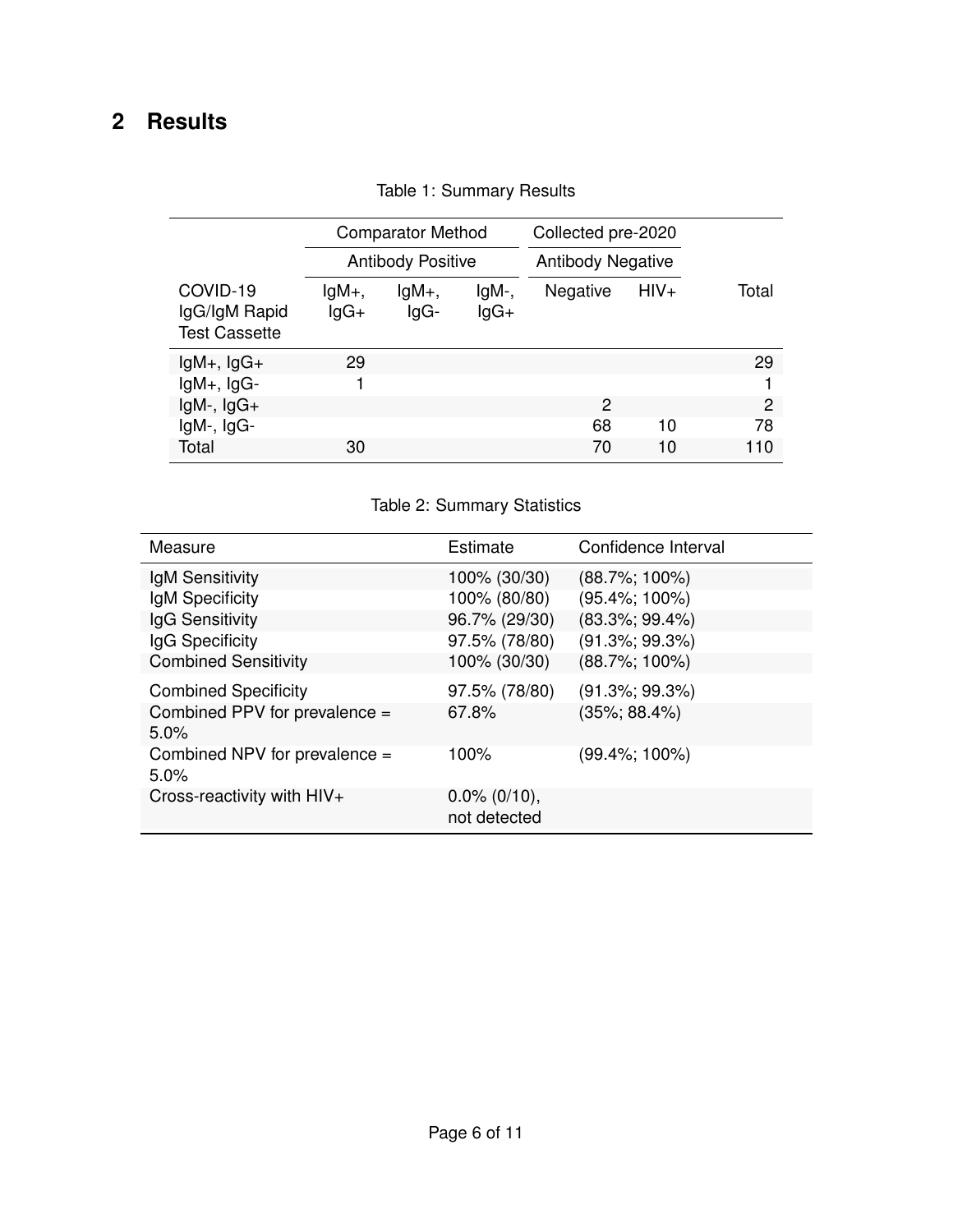## **3 Line Data**

<span id="page-6-1"></span>In the table below, "Days" refers to "Days from symptom onset to blood collection."

Table 3: Line Data

<span id="page-6-0"></span>

| Sample<br>Number | lgM<br>Result   | lgG<br>Result            | lgA<br>Result | Pan Ig<br>Result | (lgM /<br>lgG)<br>Result |      | Control Sample<br>ID | Type   | CDC<br>Spike<br>Pan-<br>lg<br><b>Titer</b> | CDC<br>Spike<br>IgM<br><b>Titer</b> | CDC<br>Spike<br>lgG<br><b>Titer</b> |    | Days Group       |
|------------------|-----------------|--------------------------|---------------|------------------|--------------------------|------|----------------------|--------|--------------------------------------------|-------------------------------------|-------------------------------------|----|------------------|
|                  |                 | <b>Negative Negative</b> |               |                  |                          | Pass | C0001                | Serum  | $\theta$                                   | 0                                   | 0                                   |    | <b>Negatives</b> |
| 2                |                 | Negative Negative        |               |                  |                          | Pass | C0002                | Serum  | $\mathbf 0$                                | 0                                   | 0                                   |    | <b>Negatives</b> |
| 3                |                 | Negative Negative        |               |                  |                          | Pass | C0004                | Plasma | $\mathbf 0$                                | 0                                   | $\boldsymbol{0}$                    |    | <b>Negatives</b> |
| 4                |                 | Negative Negative        |               |                  |                          | Pass | C0005                | Plasma | $\mathbf 0$                                | 0                                   | 0                                   |    | <b>Negatives</b> |
| 5                |                 | <b>Negative Negative</b> |               |                  |                          | Pass | C0008                | Plasma | $\overline{0}$                             | 0                                   | 0                                   |    | <b>Negatives</b> |
| 6                | <b>Positive</b> | Positive                 |               |                  |                          | Pass | C0010                | Serum  | 1600                                       | 400                                 | 1600                                | 29 | <b>Positives</b> |
|                  |                 | Negative Negative        |               |                  |                          | Pass | C0011                | Serum  | $\theta$                                   | 0                                   | $\overline{0}$                      |    | <b>Negatives</b> |
| 8                |                 | Negative Negative        |               |                  |                          | Pass | C0012                | Serum  | $\mathbf 0$                                | 0                                   | 0                                   |    | <b>Negatives</b> |
| 9                |                 | <b>Negative Negative</b> |               |                  |                          | Pass | C0014                | Serum  | $\overline{0}$                             | 0                                   | 0                                   |    | <b>Negatives</b> |
| 10               |                 | Negative Negative        |               |                  |                          | Pass | C0016                | Serum  | $\overline{0}$                             | 0                                   | 0                                   |    | <b>Negatives</b> |
| 11               |                 | <b>Negative Negative</b> |               |                  |                          | Pass | C0018                | Plasma | $\overline{0}$                             | 0                                   | $\overline{0}$                      |    | $HIV+$           |
| 12               |                 | Negative Negative        |               |                  |                          | Pass | C0020                | Serum  | $\overline{0}$                             | 0                                   | 0                                   |    | <b>Negatives</b> |
| 13               |                 | Negative Negative        |               |                  |                          | Pass | C0024                | Serum  | $\overline{0}$                             | 0                                   | $\mathbf 0$                         |    | <b>Negatives</b> |
| 14               |                 | Negative Negative        |               |                  |                          | Pass | C0027                | Serum  | $\overline{0}$                             | 0                                   | 0                                   |    | <b>Negatives</b> |
| 15               |                 | Negative Negative        |               |                  |                          | Pass | C0029                | Serum  | $\overline{0}$                             | 0                                   | 0                                   |    | <b>Negatives</b> |
| 16               |                 | Negative Negative        |               |                  |                          | Pass | C0032                | Plasma | $\overline{0}$                             | 0                                   | 0                                   |    | <b>Negatives</b> |
| 17               |                 | Negative Negative        |               |                  |                          | Pass | C0033                | Serum  | $\overline{0}$                             | 0                                   | 0                                   |    | <b>Negatives</b> |
| 18               |                 | Negative Negative        |               |                  |                          | Pass | C0034                | Serum  | $\mathbf 0$                                | 0                                   | $\overline{0}$                      |    | Negatives        |
| 19               | Positive        | Positive                 |               |                  |                          | Pass | C0037                | Serum  | 400                                        | 100                                 | 1600                                | 19 | <b>Positives</b> |
| 20               | Positive        | Positive                 |               |                  |                          | Pass | C0038                | Serum  | 100                                        | 100                                 | 100                                 | 20 | <b>Positives</b> |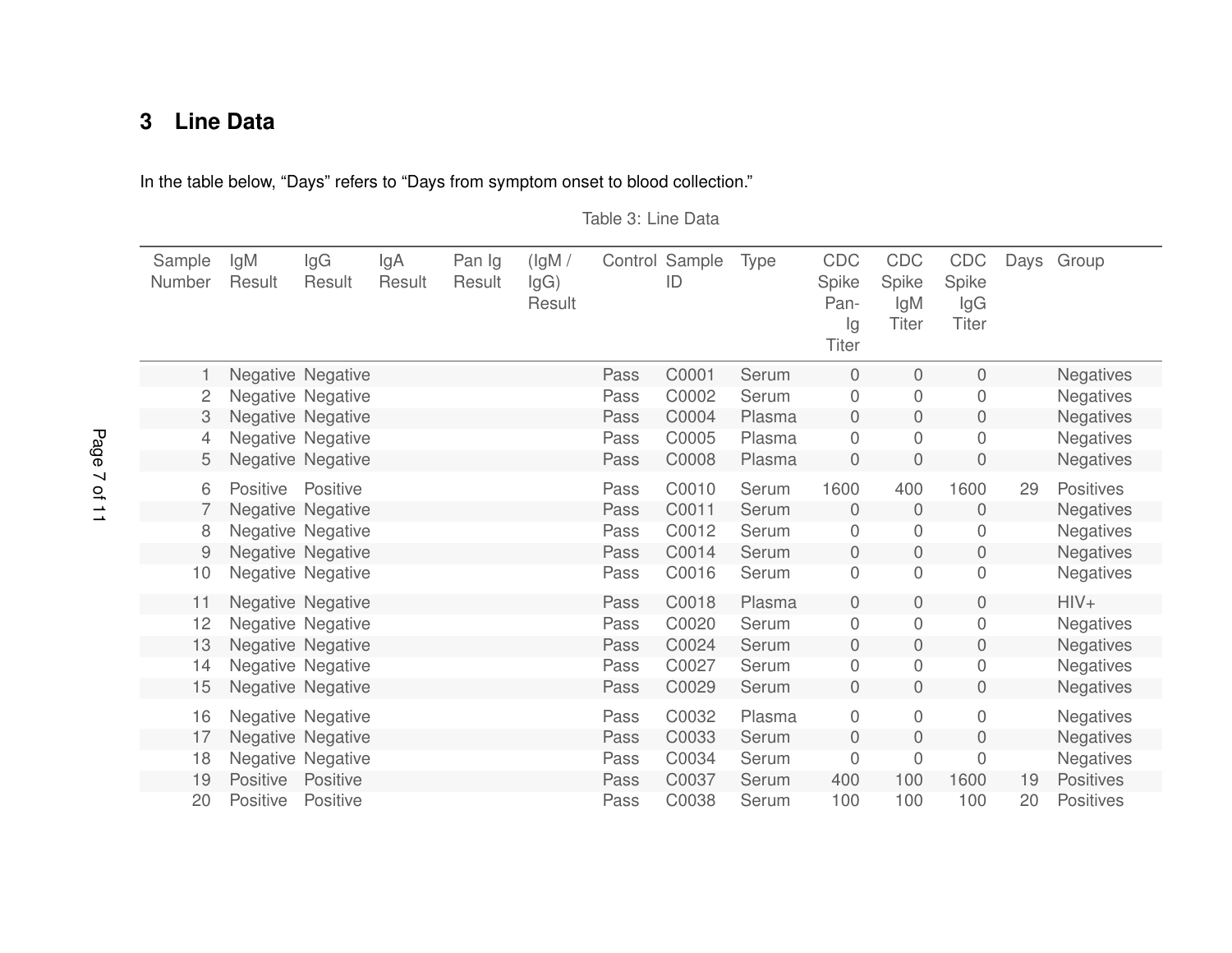| Sample<br>Number | lgM<br>Result     | lgG<br>Result            | lgA<br>Result | Pan Ig<br>Result | (lgM /<br>lgG)<br>Result |      | Control Sample<br>ID | Type   | <b>CDC</b><br>Spike<br>Pan-<br>lg<br><b>Titer</b> | CDC<br>Spike<br>lgM<br><b>Titer</b> | CDC<br>Spike<br>lgG<br><b>Titer</b> | Days | Group            |
|------------------|-------------------|--------------------------|---------------|------------------|--------------------------|------|----------------------|--------|---------------------------------------------------|-------------------------------------|-------------------------------------|------|------------------|
| 21               | Positive          | Positive                 |               |                  |                          | Pass | C0040                | Serum  | 1600                                              | 400                                 | 1600                                | 24   | <b>Positives</b> |
| 22               |                   | Negative Negative        |               |                  |                          | Pass | C0041                | Plasma | $\boldsymbol{0}$                                  | 0                                   | $\mathbf 0$                         |      | <b>Negatives</b> |
| 23               |                   | Negative Negative        |               |                  |                          | Pass | C0043                | Serum  | $\mathbf 0$                                       | 0                                   | $\mathbf 0$                         |      | <b>Negatives</b> |
| 24               |                   | <b>Negative Negative</b> |               |                  |                          | Pass | C0044                | Serum  | $\boldsymbol{0}$                                  | 0                                   | $\mathbf 0$                         |      | <b>Negatives</b> |
| 25               |                   | Negative Negative        |               |                  |                          | Pass | C0048                | Serum  | $\mathbf 0$                                       | $\mathsf{O}\xspace$                 | $\overline{0}$                      |      | <b>Negatives</b> |
| 26               | Positive          | Negative                 |               |                  |                          | Pass | C0049                | Serum  | 1600                                              | 400                                 | 400                                 | 23   | <b>Positives</b> |
| 27               |                   | Negative Negative        |               |                  |                          | Pass | C0050                | Serum  | $\overline{0}$                                    | $\overline{0}$                      | $\mathbf 0$                         |      | <b>Negatives</b> |
| 28               |                   | Negative Negative        |               |                  |                          | Pass | C0051                | Plasma | $\overline{0}$                                    | $\mathbf 0$                         | $\Omega$                            |      | <b>Negatives</b> |
| 29               | Positive Positive |                          |               |                  |                          | Pass | C0053                | Serum  | 1600                                              | 1600                                | 1600                                | 28   | <b>Positives</b> |
| 30               |                   | Negative Negative        |               |                  |                          | Pass | C0054                | Plasma | $\boldsymbol{0}$                                  | 0                                   | $\overline{0}$                      |      | $HIV+$           |
| 31               |                   | <b>Negative Negative</b> |               |                  |                          | Pass | C0058                | Serum  | $\mathbf 0$                                       | 0                                   | $\theta$                            |      | <b>Negatives</b> |
| 32               |                   | Negative Negative        |               |                  |                          | Pass | C0059                | Plasma | $\boldsymbol{0}$                                  | 0                                   | $\mathbf 0$                         |      | <b>Negatives</b> |
| 33               | Positive Positive |                          |               |                  |                          | Pass | C0061                | Serum  | 1600                                              | 100                                 | 1600                                | 26   | <b>Positives</b> |
| 34               |                   | Negative Negative        |               |                  |                          | Pass | C0062                | Serum  | 0                                                 | 0                                   | 0                                   |      | <b>Negatives</b> |
| 35               |                   | Negative Negative        |               |                  |                          | Pass | C0063                | Plasma | $\mathbf 0$                                       | $\boldsymbol{0}$                    | $\mathbf 0$                         |      | <b>Negatives</b> |
| 36               | <b>Positive</b>   | Positive                 |               |                  |                          | Pass | C0064                | Serum  | 1600                                              | 1600                                | 6400                                | 20   | <b>Positives</b> |
| 37               |                   | Negative Negative        |               |                  |                          | Pass | C0065                | Plasma | $\mathbf 0$                                       | 0                                   | $\mathbf 0$                         |      | <b>Negatives</b> |
| 38               |                   | Negative Negative        |               |                  |                          | Pass | C0066                | Serum  | 0                                                 | 0                                   | 0                                   |      | <b>Negatives</b> |
| 39               |                   | Negative Negative        |               |                  |                          | Pass | C0067                | Serum  | $\mathbf 0$                                       | $\mathbf 0$                         | $\mathbf 0$                         |      | <b>Negatives</b> |
| 40               |                   | Negative Negative        |               |                  |                          | Pass | C0069                | Serum  | $\boldsymbol{0}$                                  | $\overline{0}$                      | $\mathbf{0}$                        |      | <b>Negatives</b> |
| 41               |                   | <b>Negative Negative</b> |               |                  |                          | Pass | C0070                | Serum  | $\overline{0}$                                    | 0                                   | $\overline{0}$                      |      | <b>Negatives</b> |
| 42               | <b>Positive</b>   | Positive                 |               |                  |                          | Pass | C0071                | Serum  | 6400                                              | 1600                                | 6400                                | 20   | <b>Positives</b> |
| 43               |                   | Negative Negative        |               |                  |                          | Pass | C0072                | Serum  | $\mathbf 0$                                       | $\overline{0}$                      | $\mathbf 0$                         |      | <b>Negatives</b> |
| 44               |                   | <b>Negative Negative</b> |               |                  |                          | Pass | C0073                | Serum  | $\mathbf 0$                                       | 0                                   | 0                                   |      | Negatives        |

### Table 3: Line Data *(continued)*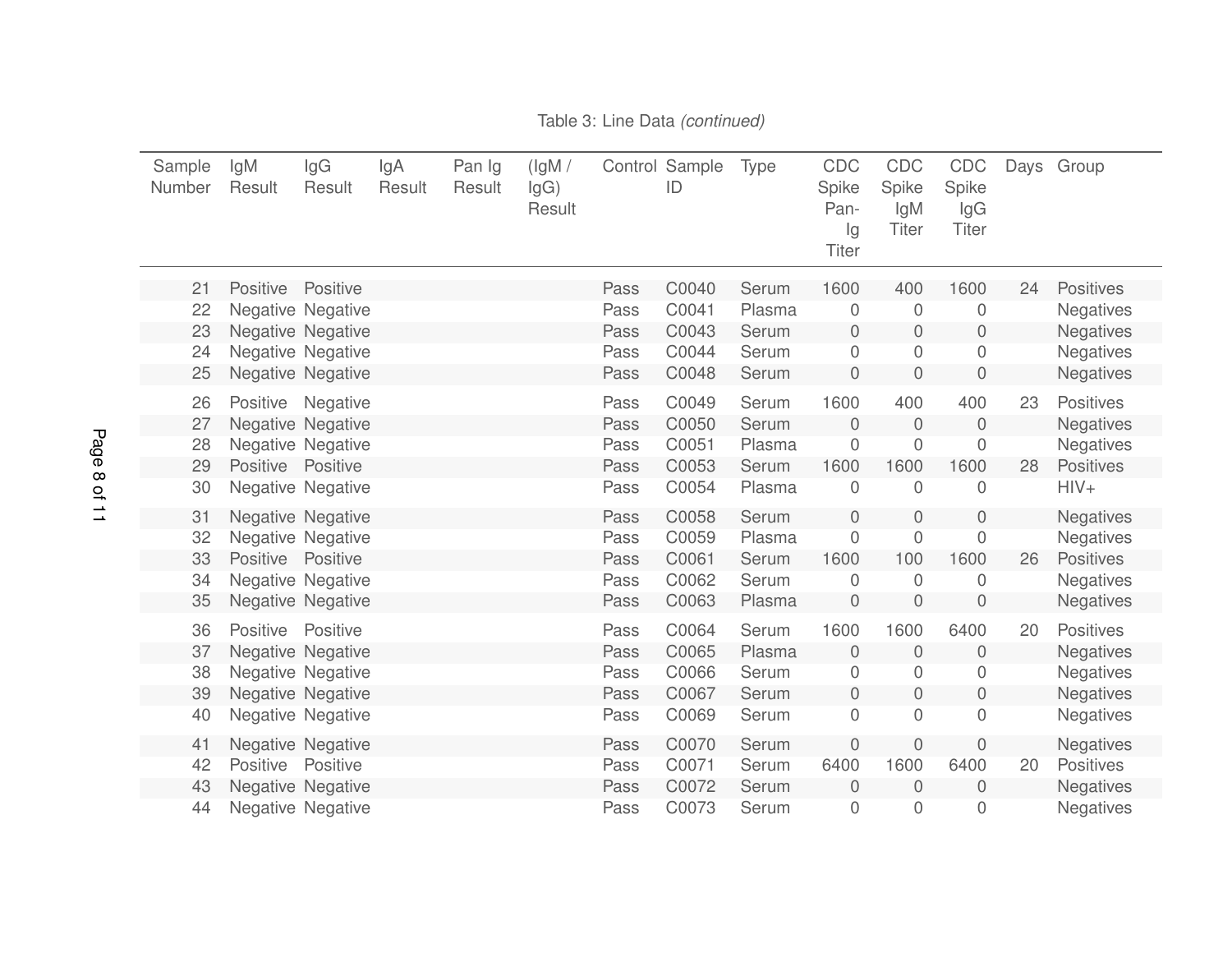| Sample<br>Number | lgM<br>Result            | lgG<br>Result            | lgA<br>Result | Pan Ig<br>Result | (lgM /<br>lgG)<br>Result |      | Control Sample<br>ID | <b>Type</b> | <b>CDC</b><br>Spike<br>Pan-<br>Ig<br><b>Titer</b> | CDC<br>Spike<br>lgM<br><b>Titer</b> | CDC<br>Spike<br>lgG<br><b>Titer</b> | Days | Group            |
|------------------|--------------------------|--------------------------|---------------|------------------|--------------------------|------|----------------------|-------------|---------------------------------------------------|-------------------------------------|-------------------------------------|------|------------------|
| 45               | Positive                 | Positive                 |               |                  |                          | Pass | C0074                | Serum       | 400                                               | 100                                 | 400                                 | 24   | <b>Positives</b> |
| 46               |                          | Negative Negative        |               |                  |                          | Pass | C0079                | Plasma      | $\mathbf 0$                                       | $\mathbf 0$                         | $\mathbf 0$                         |      | Negatives        |
| 47               | <b>Positive</b>          | Positive                 |               |                  |                          | Pass | C0080                | Serum       | 1600                                              | 400                                 | 1600                                | 29   | <b>Positives</b> |
| 48               |                          | Negative Negative        |               |                  |                          | Pass | C0081                | Serum       | $\mathbf 0$                                       | 0                                   | $\overline{0}$                      |      | Negatives        |
| 49               | <b>Negative Positive</b> |                          |               |                  |                          | Pass | C0083                | Serum       | $\sqrt{a}$                                        | $\sqrt{a}$                          | $\mathbf 0$                         |      | <b>Negatives</b> |
| 50               | Positive                 | Positive                 |               |                  |                          | Pass | C0084                | Serum       | 6400                                              | 100                                 | 6400                                | 24   | <b>Positives</b> |
| 51               |                          | Negative Negative        |               |                  |                          | Pass | C0087                | Serum       | $\mathbf 0$                                       | 0                                   | $\mathbf 0$                         |      | <b>Negatives</b> |
| 52               |                          | Negative Negative        |               |                  |                          | Pass | C0089                | Plasma      | $\sqrt{a}$                                        | 0                                   | $\mathbf 0$                         |      | $HIV+$           |
| 53               | Positive                 | Positive                 |               |                  |                          | Pass | C0090                | Serum       | 1600                                              | 100                                 | 1600                                | 22   | <b>Positives</b> |
| 54               | <b>Positive</b>          | Positive                 |               |                  |                          | Pass | C0092                | Serum       | 1600                                              | 100                                 | 1600                                |      | <b>Positives</b> |
| 55               |                          | <b>Negative Negative</b> |               |                  |                          | Pass | C0093                | Plasma      | $\mathbf 0$                                       | 0                                   | $\mathbf 0$                         |      | $HIV+$           |
| 56               |                          | Negative Negative        |               |                  |                          | Pass | C0094                | Serum       | $\mathbf 0$                                       | $\mathbf 0$                         | $\mathbf 0$                         |      | Negatives        |
| 57               |                          | Negative Negative        |               |                  |                          | Pass | C0095                | Plasma      | $\sqrt{0}$                                        | 0                                   | $\mathbf 0$                         |      | <b>Negatives</b> |
| 58               |                          | Negative Negative        |               |                  |                          | Pass | C0098                | Plasma      | 0                                                 | 0                                   | 0                                   |      | <b>Negatives</b> |
| 59               |                          | Negative Negative        |               |                  |                          | Pass | C0099                | Plasma      | $\mathbf 0$                                       | 0                                   | $\mathbf 0$                         |      | $HIV+$           |
| 60               |                          | Negative Negative        |               |                  |                          | Pass | C0100                | Serum       | $\mathbf 0$                                       | $\overline{0}$                      | $\mathbf 0$                         |      | <b>Negatives</b> |
| 61               |                          | <b>Negative Negative</b> |               |                  |                          | Pass | C0101                | Plasma      | 0                                                 | 0                                   | 0                                   |      | <b>Negatives</b> |
| 62               | Positive                 | Positive                 |               |                  |                          | Pass | C0102                | Serum       | 400                                               | 400                                 | 400                                 | 25   | <b>Positives</b> |
| 63               | Positive                 | Positive                 |               |                  |                          | Pass | C0107                | Serum       | 6400                                              | 400                                 | 6400                                | 36   | <b>Positives</b> |
| 64               |                          | Negative Negative        |               |                  |                          | Pass | C0109                | Plasma      | $\mathbf 0$                                       | 0                                   | 0                                   |      | <b>Negatives</b> |
| 65               |                          | Negative Negative        |               |                  |                          | Pass | C0110                | Serum       | $\mathbf 0$                                       | $\overline{0}$                      | $\mathbf 0$                         |      | <b>Negatives</b> |
| 66               |                          | Negative Negative        |               |                  |                          | Pass | C0115                | Serum       | $\mathbf 0$                                       | 0                                   | $\mathbf 0$                         |      | <b>Negatives</b> |
| 67               |                          | Negative Negative        |               |                  |                          | Pass | C0116                | Serum       | $\boldsymbol{0}$                                  | 0                                   | $\mathbf 0$                         |      | <b>Negatives</b> |
| 68               |                          | <b>Negative Negative</b> |               |                  |                          | Pass | C0117                | Plasma      | 0                                                 | 0                                   | 0                                   |      | <b>Negatives</b> |

#### Table 3: Line Data *(continued)*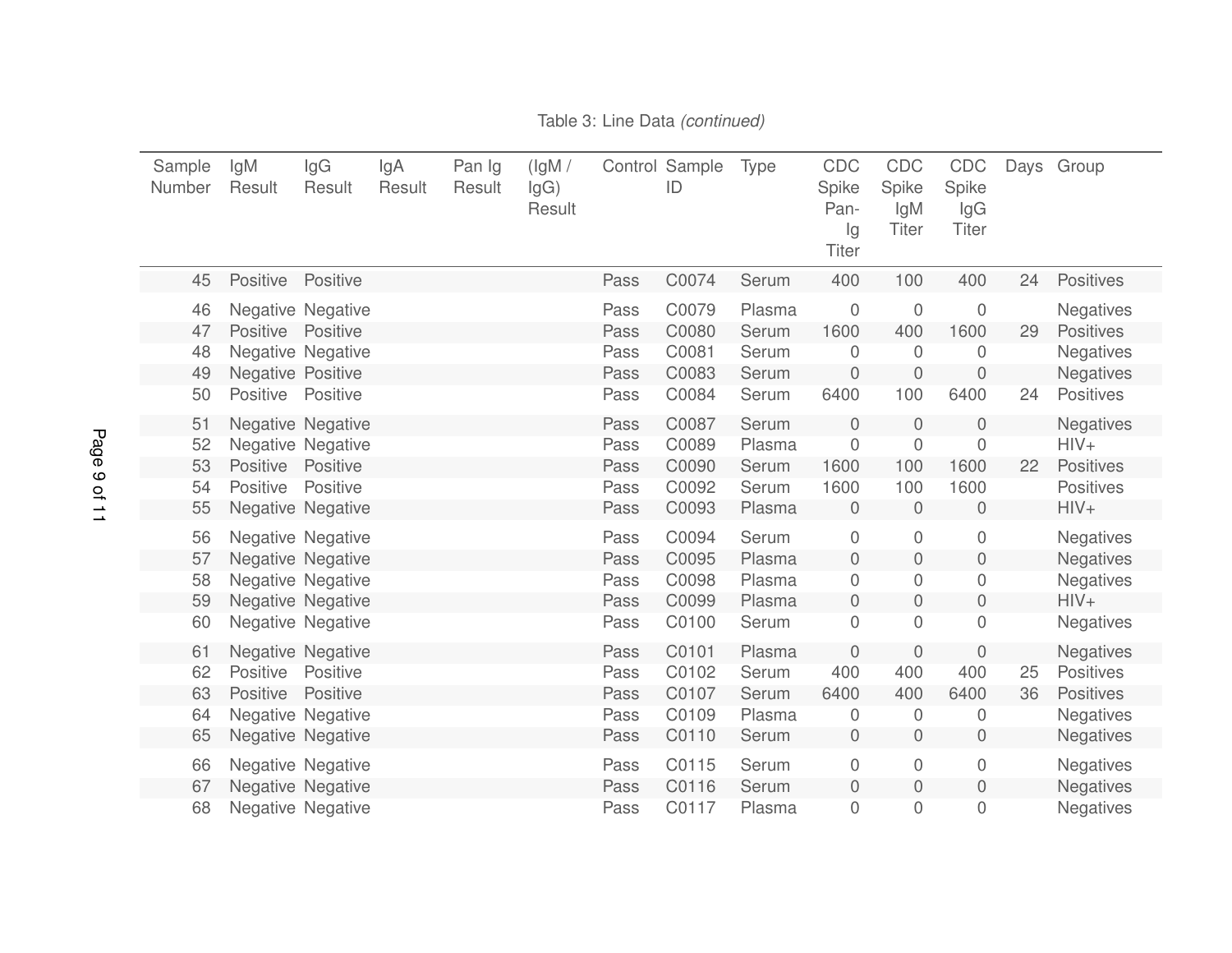| Sample<br>Number | lgM<br>Result   | lgG<br>Result            | lgA<br>Result | Pan Ig<br>Result | (lgM /<br>lgG)<br>Result |      | Control Sample<br>ID | <b>Type</b> | CDC<br>Spike<br>Pan-<br>lg<br><b>Titer</b> | CDC<br>Spike<br>lgM<br><b>Titer</b> | CDC<br>Spike<br>lgG<br><b>Titer</b> | Days | Group            |
|------------------|-----------------|--------------------------|---------------|------------------|--------------------------|------|----------------------|-------------|--------------------------------------------|-------------------------------------|-------------------------------------|------|------------------|
| 69               |                 | Negative Negative        |               |                  |                          | Pass | C0118                | Serum       | $\sqrt{a}$                                 | $\overline{0}$                      | $\overline{0}$                      |      | <b>Negatives</b> |
| 70               | Positive        | Positive                 |               |                  |                          | Pass | C0119                | Serum       | 1600                                       | 100                                 | 1600                                | 20   | <b>Positives</b> |
| 71               |                 | Negative Negative        |               |                  |                          | Pass | C0120                | Serum       | $\mathbf 0$                                | 0                                   | $\theta$                            |      | <b>Negatives</b> |
| 72               |                 | Negative Negative        |               |                  |                          | Pass | C0121                | Plasma      | $\mathbf 0$                                | 0                                   | 0                                   |      | <b>Negatives</b> |
| 73               | Positive        | Positive                 |               |                  |                          | Pass | C0122                | Serum       | 400                                        | 100                                 | 400                                 | 24   | <b>Positives</b> |
| 74               |                 | Negative Negative        |               |                  |                          | Pass | C0126                | Serum       | $\mathbf 0$                                | 0                                   | $\overline{0}$                      |      | Negatives        |
| 75               | Positive        | Positive                 |               |                  |                          | Pass | C0127                | Serum       | 400                                        | 400                                 | 1600                                | 23   | <b>Positives</b> |
| 76               |                 | <b>Negative Negative</b> |               |                  |                          | Pass | C0128                | Serum       | $\sqrt{a}$                                 | $\overline{0}$                      | $\overline{0}$                      |      | <b>Negatives</b> |
| 77               |                 | <b>Negative Negative</b> |               |                  |                          | Pass | C0131                | Serum       | $\mathbf 0$                                | 0                                   | $\overline{0}$                      |      | <b>Negatives</b> |
| 78               | Positive        | Positive                 |               |                  |                          | Pass | C0132                | Serum       | 1600                                       | 1600                                | 6400                                |      | <b>Positives</b> |
| 79               | Positive        | Positive                 |               |                  |                          | Pass | C0136                | Serum       | 6400                                       | 400                                 | 6400                                |      | <b>Positives</b> |
| 80               |                 | Negative Negative        |               |                  |                          | Pass | C0138                | Plasma      | $\mathbf 0$                                | 0                                   | 0                                   |      | $HIV+$           |
| 81               |                 | Negative Negative        |               |                  |                          | Pass | C0139                | Serum       | $\mathbf 0$                                | 0                                   | $\mathbf 0$                         |      | <b>Negatives</b> |
| 82               |                 | Negative Negative        |               |                  |                          | Pass | C0140                | Plasma      | $\mathbf 0$                                | 0                                   | 0                                   |      | <b>Negatives</b> |
| 83               | <b>Positive</b> | Positive                 |               |                  |                          | Pass | C0144                | Serum       | 6400                                       | 1600                                | 6400                                | 21   | <b>Positives</b> |
| 84               |                 | <b>Negative Negative</b> |               |                  |                          | Pass | C0146                | Serum       | $\overline{0}$                             | 0                                   | 0                                   |      | <b>Negatives</b> |
| 85               |                 | Negative Negative        |               |                  |                          | Pass | C0150                | Plasma      | $\boldsymbol{0}$                           | 0                                   | $\mathbf 0$                         |      | $HIV+$           |
| 86               | Positive        | Positive                 |               |                  |                          | Pass | C0153                | Serum       | 400                                        | 100                                 | 400                                 | 31   | <b>Positives</b> |
| 87               |                 | Negative Negative        |               |                  |                          | Pass | C0155                | Plasma      | $\overline{0}$                             | 0                                   | $\Omega$                            |      | $HIV+$           |
| 88               |                 | Negative Negative        |               |                  |                          | Pass | C0156                | Plasma      | $\mathbf 0$                                | 0                                   | 0                                   |      | <b>Negatives</b> |
| 89               |                 | Negative Negative        |               |                  |                          | Pass | C0158                | Serum       | $\mathbf 0$                                | $\mathbf 0$                         | $\mathbf 0$                         |      | <b>Negatives</b> |
| 90               | Positive        | Positive                 |               |                  |                          | Pass | C0160                | Serum       | 1600                                       | 100                                 | 1600                                | 17   | <b>Positives</b> |
| 91               | Positive        | Positive                 |               |                  |                          | Pass | C0161                | Serum       | 400                                        | 100                                 | 400                                 | 25   | <b>Positives</b> |
| 92               | Positive        | Positive                 |               |                  |                          | Pass | C0164                | Serum       | 1600                                       | 400                                 | 6400                                | 23   | <b>Positives</b> |

### Table 3: Line Data *(continued)*